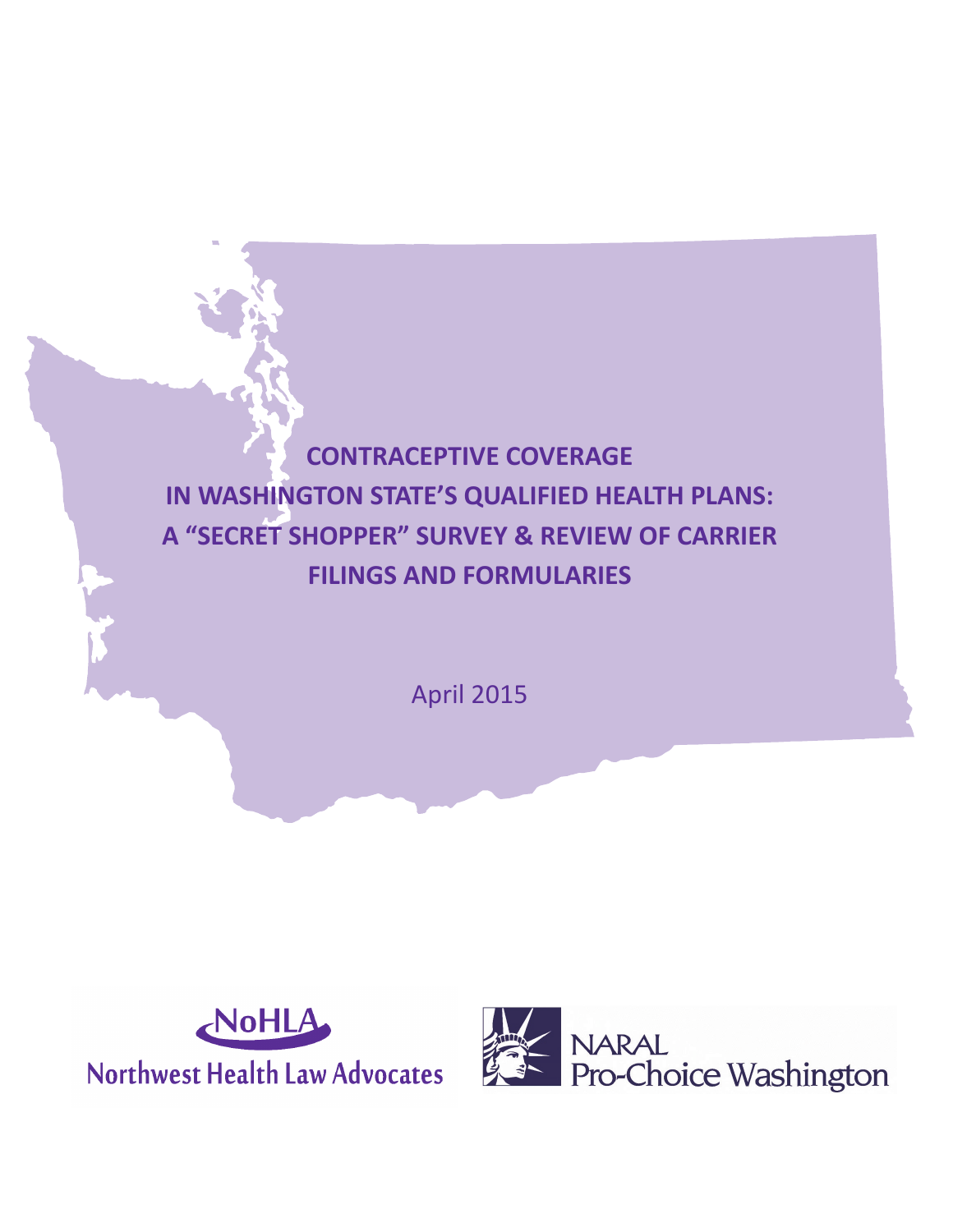## **EXECUTIVE SUMMARY**

Northwest Health Law Advocates and NARAL Pro-Choice Washington conducted a study to determine the extent to which Washington State health insurance carriers are complying with the Affordable Care Act (ACA) requirement that carriers cover *all* FDA-approved contraceptive methods without cost-sharing for all women with reproductive capacity.<sup>1</sup> The study focused on the eight carriers who sold Qualified Health Plans (QHPs) on Washington Healthplanfinder (wahealthplanfinder.org) in 2014. Our study included three components: (1) a review of carriers' filings with the Office of the Insurance Commissioner (OIC), (2) "secret shopper" calls to each carrier, and (3) a review of carrier formularies.

Each carrier's filings with OIC for the plan year 2014 state that all FDA-approved methods of contraception are covered as prescribed and do not require cost-sharing. These documents provide comprehensive information about contraceptive benefits. While carriers use different language, many describe the contraceptive methods they cover as "FDA-approved methods." Other carriers specify that particular methods are included in the contraceptive benefit. Some carriers require women to use the generic form of prescriptions, which the ACA allows as "reasonable medical management."<sup>2</sup> However, some carriers' coverage of contraceptive methods appears more limited (but likely is not) because of supplemental descriptions or idiosyncratic language.<sup>3</sup>

We gathered the "secret shopper" survey data from telephone contacts with representatives from each of the eight carriers surveyed. Callers asked carrier representatives several questions (see Appendix A for the complete script), including:

- which contraceptive methods the carriers covered;
- whether the methods were offered without cost-sharing (and if there was cost-sharing, how much it was); and

 $\overline{a}$  $^{1}$  U.S. Dep't of Health and Human Serv., Health Resources Serv Admin., Women's Preventive Services Guidelines (July 2011), *available at* [http://www.hrsa.gov/womensguidelines/.](http://www.hrsa.gov/womensguidelines/) The list of methods is available on the FDA Birth Control Guide, *available at*

[http://www.fda.gov/downloads/ForConsumers/ByAudience/ForWomen/FreePublications/UCM356451.pdf.](http://www.fda.gov/downloads/ForConsumers/ByAudience/ForWomen/FreePublications/UCM356451.pdf) The Supreme Court recognized that the ACA requires coverage of these 20 unique FDA-approved birth control methods in *Burwell v. Hobby Lobby Stores, Inc.*, 134 S. Ct. 2751 (2014). *See Burwell v. Hobby Lobby Stores, Inc.*, 134 S. Ct. 2751, 2766 and 2799-80, Nos. 13-354, 13-356, 2014 WL 2921709 (June 30, 2014). 42 U.S.C. § 300gg-13(a)(4) (2011); WAC 284-43-878(6)(a)(iii), WAC 284-43-882(4).

<sup>&</sup>lt;sup>2</sup> Reasonable medical management allows carriers to require women to use generic forms of medication so long as a waiver process exists whereby a woman can get name brand medication without cost-sharing if the covered generic is medically inappropriate as determined by her health care provider. Federal guidance makes it clear that the waiver process does not require the woman or her health care provider to submit any medical evidence regarding the woman, the contraceptive drug or device prescribed, or the prescription. *See* question 14, U.S. Dep'ts of Labor, Health & Human Serv. & Treasury, Frequently Asked Questions about Affordable Care Act Implementation Part XII (February 20, 2013), *available at* <http://www.dol.gov/ebsa/faqs/faq-aca12.html#5> ["For example, plans may cover a generic drug without cost-sharing and impose cost-sharing for equivalent branded drugs. However, in these instances, a plan or issuer must accommodate any individual for whom the generic drug (or a brand name drug) would be medically inappropriate, as determined by the individual's health care provider, by having a mechanism for waiving the otherwise applicable cost-sharing for the branded or non-preferred brand version. This generic substitution approach is permissible for other pharmacy products, as long as the accommodation described above exists."]

<sup>3</sup> *See, e*.*g*., BridgeSpan's OIC filing, which explains "specific strengths or quantities of women's contraceptives that are specifically designated as preventive medications" are covered.